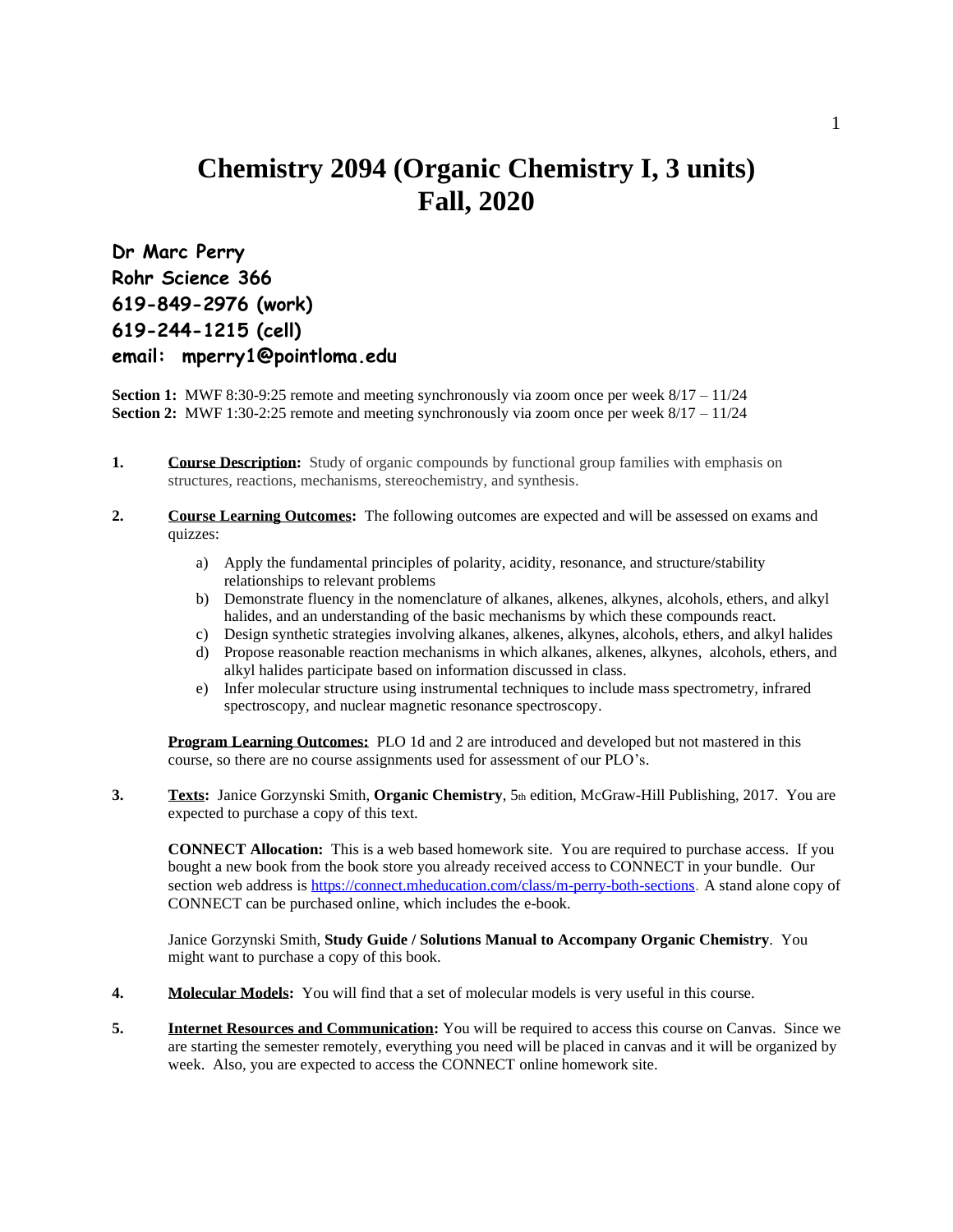- **6. Assigned Problems:** Monday through Friday (most weeks) you will have a lecture video to watch going over a portion of the notes. You will also have a corresponding assignment to upload to canvas. These problems will be graded on effort rather than accuracy and will count for 10% of your course grade. In Addition, you will be assigned a set of homework for every chapter to be completed online at the CONNECT web site. The assignment for each chapter includes all of the possible questions and will be due by 11:59 pm on the day indicated in our course schedule. You will be graded out of 100 points per assignment, which correlates to 10 problems. These assignments are invaluable in preparing you for the inclass exams. I strongly encourage you to solve as many problems as possible as working problems is the only practical way for learning the material, and you should try your best to solve the problems before looking at the solutions. You will need to contact me if you feel like you need an extension due to life circumstances. The online homework will count for 10% of your overall course grade.
- **7. Group Work:** You will be required to perform some in-class work in groups on the days that we meet synchronously and occasionally on other days of the week. These groups will consist of 3-4 students and will be assigned in the beginning of the semester. Group work will consist of short assignments and quizzes as well as exam review. Group work will count toward 10% of your overall course grade.
- **8. Christian Practice:** There ought to be something different about a course taken at PLNU when compared to an institution that is not faith based. This difference, at least for Organic Chemistry, is not in content. It is, instead a difference in the class community. I desire for our class to be one in which the needs of others in the class are considered by the community. You will be assigned to a group at the beginning of the semester and you will be asked to pray for members of the group throughout the semester. You will meet as a group at least three times during the semester with the first meeting occurring in the first two weeks of class. You will be required to fill out a log that includes the times you met as a group, the times you have prayed for group members, as well as times that you have encouraged a classmate or helped them in some way. You will hand this log in at the end of the semester and will be required to have at least 10 entries in addition to the three group meetings. This log will count for 80 points. In addition, you will be required to write a brief reflection on the overall assignment. This will also be worth 20 points. This Christian practice, love of neighbor, assignment will be worth 5% of your overall course grade.
- **9. Office Hours:** Under our remote environment, office hours will be held via zoom. If the times listed below do not work for you or you find yourself needing more personalized help, then email me and we can schedule an appointment. In addition to the times listed below, I will be available during our regularly scheduled class time (MWF  $8:30 - 9:25$  and  $1:30 - 2:25$ ) on the days when we are not meeting synchronously. I am a decent tutor for this course, so take advantage and get help when you need it.

**Office Hours** Monday: 3-4, Thursday: 11-12

- **10. Help Sessions:** I will do my best to schedule a special zoom review prior to each exam for me to answer any questions that you might have.
- **11. Quizzes:** There will be thirteen chapter quizzes worth 10 points each given over the course of the semester. There will also be three post-exam quizzes throughout the semester worth 20 points each.

## **12. Examinations:**

a) **Major Exams**: Exams will cover material in the text and the lecture material as well as any other assigned material. There will be 4 major exams worth 100 points each. These will count for 40% of your overall course grade. There will be no exam scores dropped. Exams will be comprehensive but material covered since the previous exam will be emphasized. Exams under the remote environment will not be synchronous and you will have a time window in which to complete them. **If you are caught cheating, you can be given a zero on that exam, and may be subject to further action as stated in university policy.** Because the exam is asynchronous, there will likely be little need for make-up times. However, if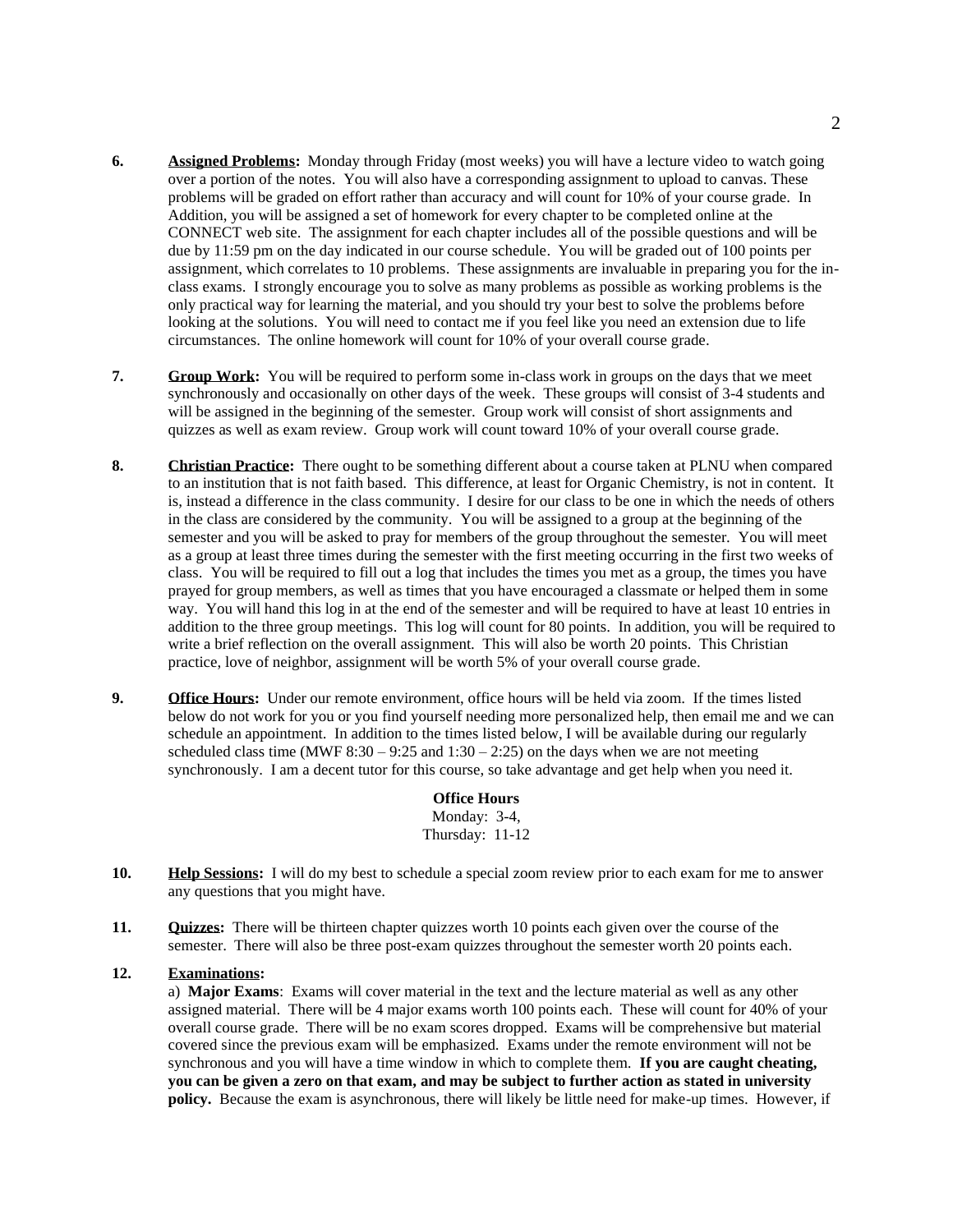you find yourself in a situation where you cannot take the exam in the window provided you must contact me to see what options are available. Email is a great way to communicate these needs, but a call or text would also suffice. If you find that there are errors in the grading of your exam, you should bring it to my attention as soon as possible. I will never take points away in the re-grading of your exam.

b) **Final Exam**: A mandatory final exam will be given on the day dictated by the University schedule. As with the other exams, it will be asynchronous and you will have a time window in which to complete it. The final will be cumulative with material from the entire semester represented. The final will count for 15% of your overall course grade.

c) **Exam Schedule**: A schedule for the 4 midterm exams and final exam is given below. Although it should not be necessary, changes in exam dates, if required, will be announced at least two days in advance. The date for the final exam is firm as set by University policy.

| $Exam \#1$ | September 14 (Monday) |
|------------|-----------------------|
| Exam# $2$  | October 7 (Wednesday) |
| Exam $#3$  | October 30 (Friday)   |
| Exam $#4$  | November 23 (Monday)  |
| Final      | December 4 (Friday)   |

- 13. **Laboratory:** You are required to register and attend CHE2094L as a co-requisite for this course. If you drop the lab, you may be required to drop the course as well. This lab is worth 1 unit and will be graded independently. You will receive a separate lab syllabus.
- **14. Course Grade:** Your overall course grade will be based on your performance in lecture. You will receive a separate grade for the laboratory. The weighting of each course activity is shown below.

| Daily Problems            | 10% |
|---------------------------|-----|
| <b>Online Homework</b>    | 10% |
| Group work                | 10% |
| Quizzes                   | 10% |
| <b>Christian Practice</b> | 5%  |
| Hour exams                | 40% |
| Final                     | 15% |
|                           |     |

Letter grades will be assigned at the end of the course based on your percentage of total possible points, according to the following APPROXIMATE scale:

> A  $90 - 100\%$ B  $80 - 90\%$ C  $70 - 80%$ D  $60 - 70\%$  $NCF < 60%$

(+) and (–) grades will be assigned within each bracket. (There is no A+ grade.)

- **15. Attendance:** Attendance will be taken during synchronous sessions and will be used for advising purposes. If your absence is not excused, then you will get a zero for any group work done on that day. If you miss more than 3 of the synchronous meetings (20%), you can be dropped from the course.
- **16. Academic Accommodations:** While all students are expected to meet the minimum standards for